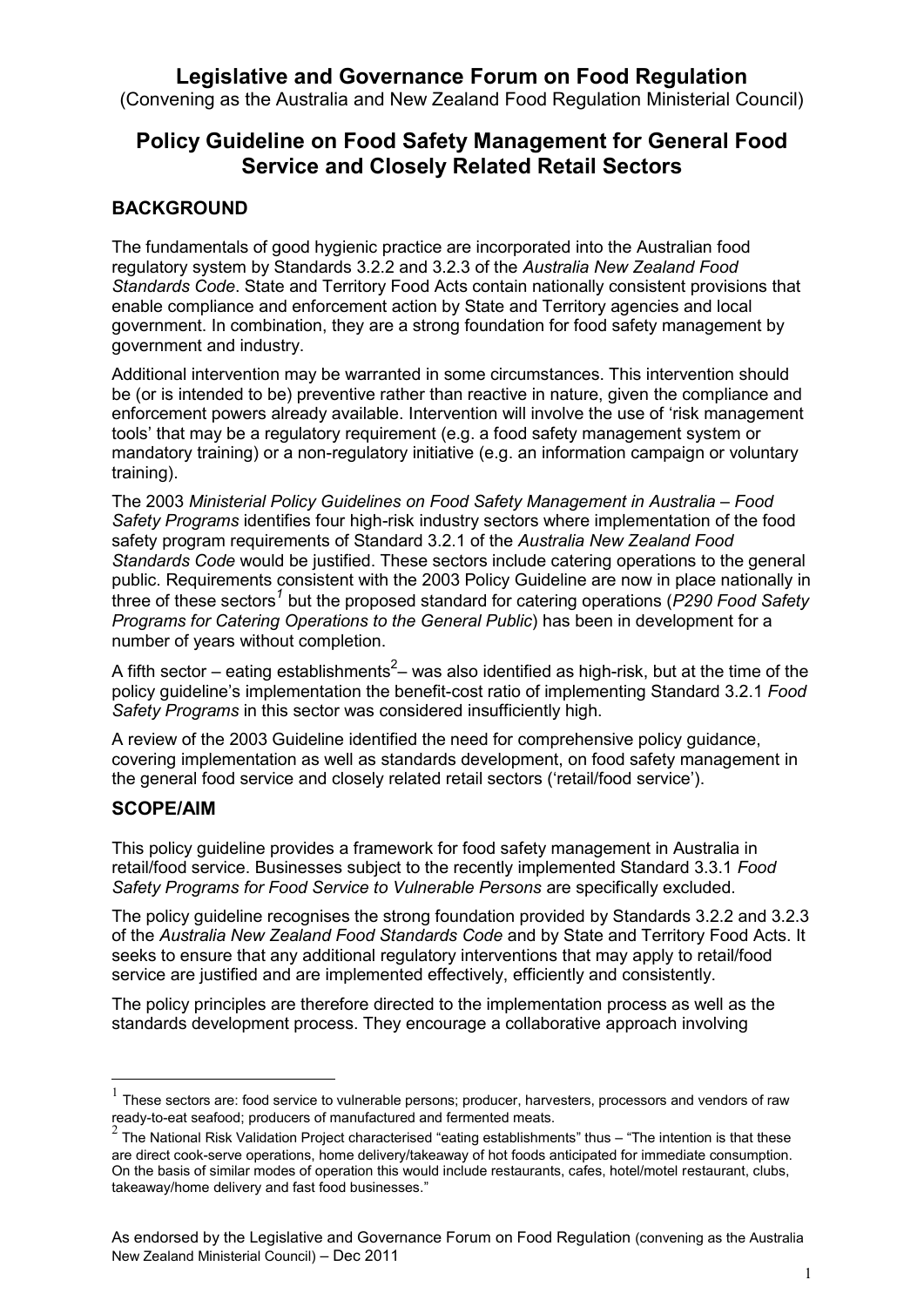FSANZ, the Food Regulation Standing Committee (FRSC) and its Implementation Sub-Committee (ISC), and individual jurisdictions and agencies.

The business types that fall within the scope of this guideline include the following:

#### *General food service sector*

- on and off-site catering; and
- eating establishments.

### *Closely related retail sectors*<sup>3</sup>

Retailers of ready-to-eat $4$ :

- potentially hazardous bakery products (including processors);
- delicatessen products;
- processed seafood products; and
- perishable packaged foods (e.g. sandwiches).

The aim of the policy guideline is to ensure that food safety management:

- reduces foodborne illness by ensuring food is safe;
- targets food safety risk in a cost-effective manner; and
- is consistent with international best practice.

The policy guideline **supersedes** the 2003 *Ministerial Policy Guidelines on Food Safety Management in Australia – Food Safety Programs* (in particular Part 3.3 at p414) **in relation to retail/food service**, including catering operations and eating establishments. Food safety management tools (including food safety program requirements) currently in place in the Food Standards Code and at jurisdictional level may be supplemented through further initiatives developed in accordance with this policy framework.

While this guideline applies only to retail/food service, it is anticipated that the generic principles may have wider application subject to consultation with the affected industry sectors.

## **"HIGH ORDER" POLICY PRINCIPLES**

The *Food Standards Australia New Zealand Act 1991* establishes a number of objectives for FSANZ ('the Authority') in developing or reviewing of food standards.

- 1. The objectives (in descending priority order) of the Authority in developing or reviewing food regulatory measures and variations of food regulatory measures are:
	- a) the protection of public health and safety; and
	- b) the provision of adequate information relating to food to enable consumers to make informed choices: and
	- c) the prevention of misleading or deceptive conduct.
- 2. In developing or reviewing food regulatory measures and variations of food regulatory measures the Authority must also have regard to the following:
	- a) the need for standards to be based on risk analysis using the best available scientific evidence;
	- b) the promotion of consistency between domestic and international food standards;
	- c) the desirability of an efficient and internationally competitive food industry;
	- d) the promotion of fair trading in food;

1

 $3$  'closely related' refers to the fact that while these retail sectors are not considered to be 'food service', they undertake similar activities such as serving food that is ready-to-eat

<sup>4</sup> As per the definition of ready-to-eat food in *Australia New Zealand Food Standards Code* Standard 3.2.2 (1)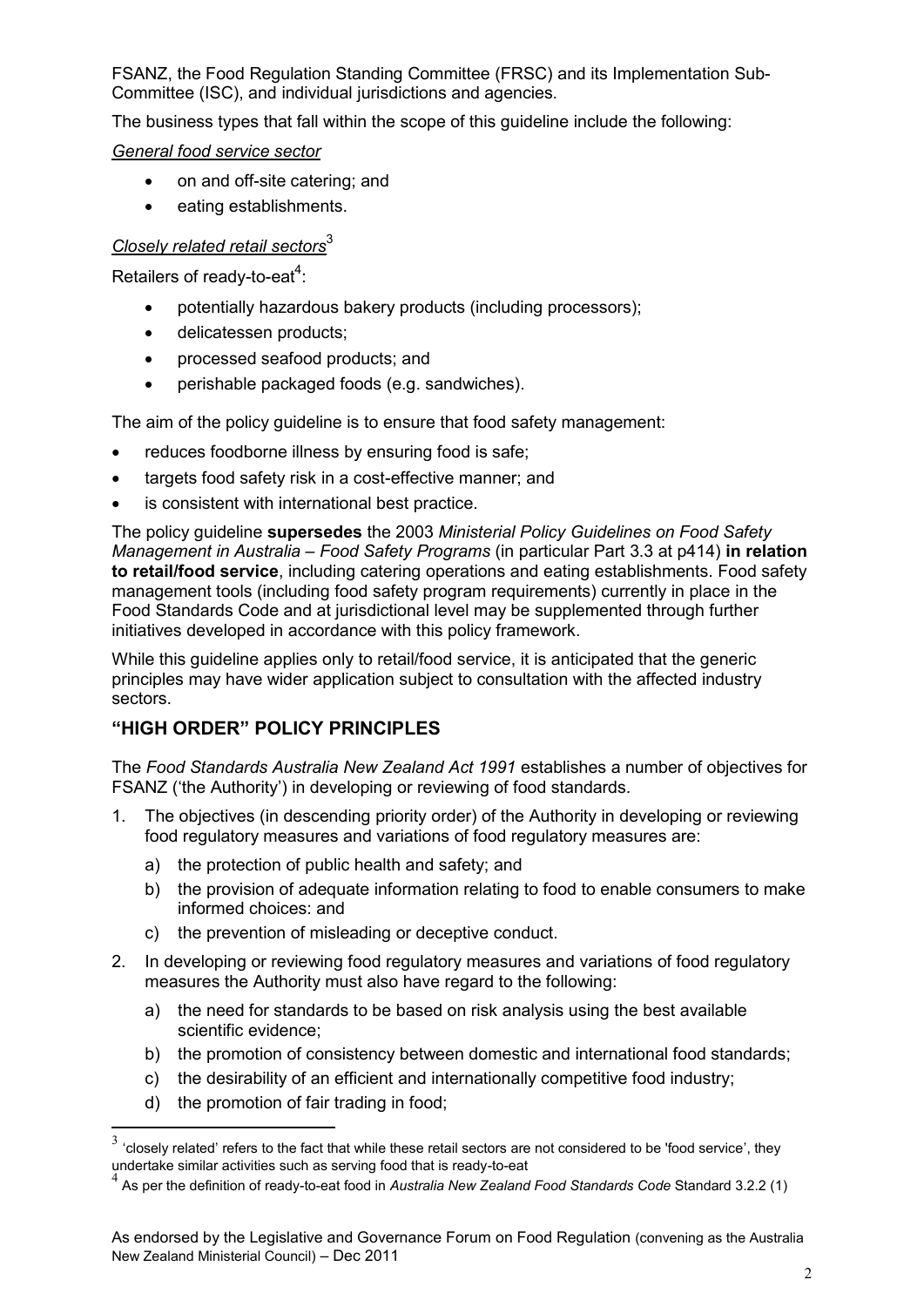e) any written policy guidelines formulated by the Council for the purposes of this paragraph and notified to the Authority.

These objectives apply to the development of standards regulating food safety management within the scope of this guideline.

A number of other policies are also relevant to the development of food standards including COAG's *Best Practice Regulation* (Australia only), the *New Zealand Code of Good Regulatory Practice*, the *Agreement between the Government of Australia and the Government of New Zealand Concerning a Joint Food Standards System*, and WTO agreements.

COAG documents also contain principles and intended outcomes applicable to food regulation and implementation of food standards. The *National Partnership Agreement to Deliver a Seamless National Economy*, (COAG, 2008) identifies as one of three intended outcomes:

'creating a seamless national economy, reducing costs incurred by business in complying with unnecessary and inconsistent regulation across jurisdictions' (p4).

COAG's *Best Practice Regulation* (2007) includes three principles particularly relevant to implementation:

 Providing effective guidance to relevant regulators and regulated parties in order to ensure that the policy intent and expected compliance requirements of the regulation are clear

'…Regulatory measures should contain compliance strategies which ensure the greatest degree of compliance at the lowest cost to all parties…' (p5)

Consulting effectively with affected key stakeholders at all stages of the regulatory cycle

'…possibly enhancing voluntary compliance through greater understanding and acceptance of a proposal, thereby reducing reliance on enforcement and sanctions…' (p6)

Government action should be effective and proportional to the issue being addressed

'…Consideration should be given to the effectiveness of implementation and administration and, as relevant, an assessment of likely compliance rates should be made taking into account matters such as incentive structures and costs to regulated parties…The principle of proportionality applies equally to the implementation of regulation, including the development of frameworks for ensuring compliance' (p6)

## **SPECIFIC POLICY PRINCIPLES – Overarching Principles**

<u>.</u>

These policy principles are intended to guide the processes for determining and implementing appropriate risk management tools for specified retail/food service sectors or business types. Regulatory risk management tools, including standards or other regulatory requirements, should be determined in accordance with principles of best regulatory practice<sup>5</sup>.

- 1. Impact analysis should be used to assess feasible options and determine which option generates the greatest net benefit. The key issues, to be considered iteratively, relate to risk, benefit-cost, and appropriateness. Assessment of risk will play a primary role in addressing the threshold issue of whether or not to regulate.
- 2. The following components should be available, or be developed as necessary, to support the processes that determine and implement risk management tools:
	- an agreed set of potential regulatory and non-regulatory risk management tools;
	- legislative, administrative and/or policy instruments to implement regulatory risk management tools;

<sup>5</sup> *Best Practice Regulation: A Guide for Ministerial Councils and Standard Setting Bodies* (COAG, 2007) and *Best Practice Regulation Handbook* (Commonwealth of Australia 2010).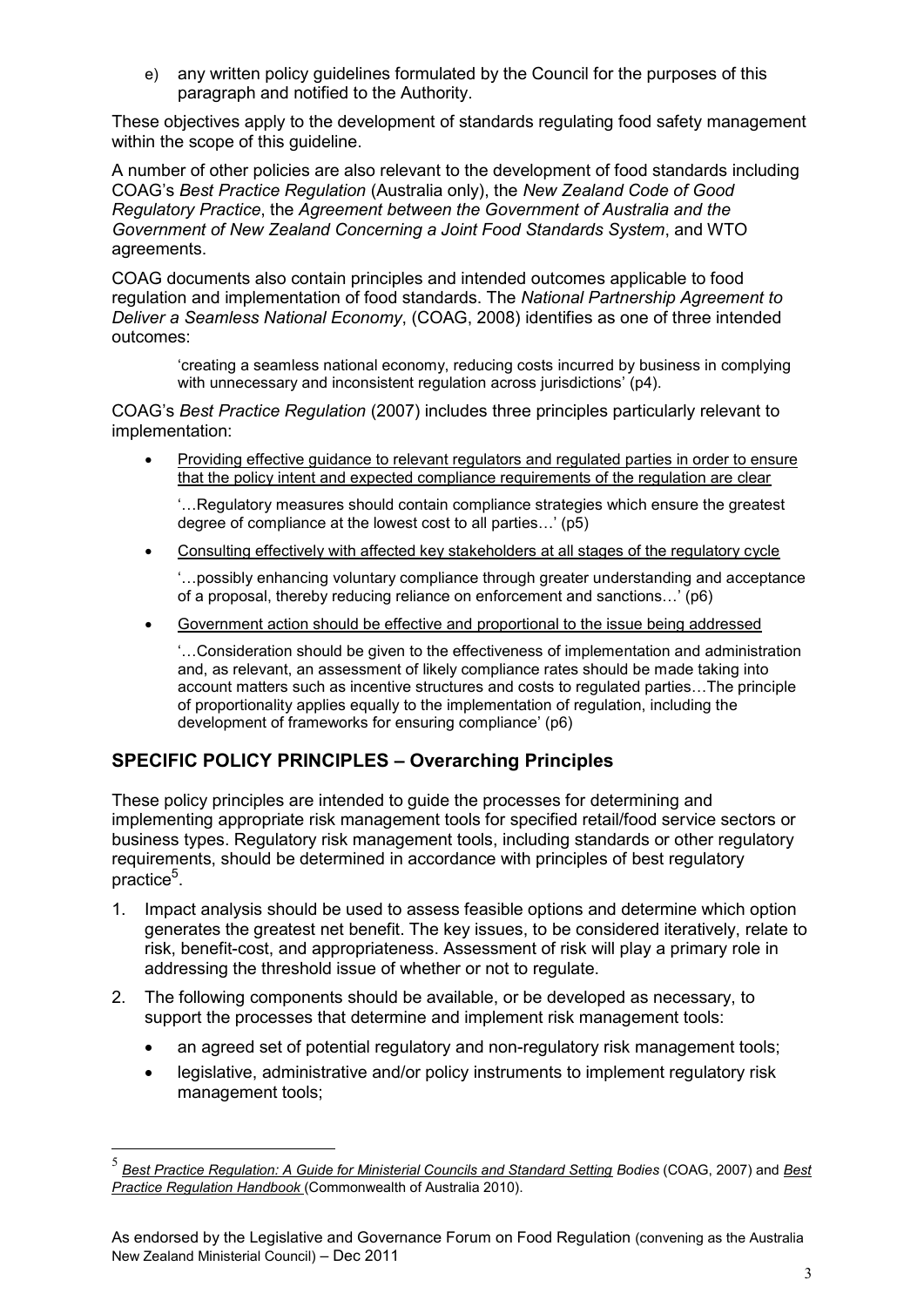- when regulatory risk management tools are determined, strategies to apply them consistently across Australia and implement them effectively and consistently;
- strategies to minimise the implementation burden on States and Territories and on industry including, where appropriate, implementation assistance for small business and community groups; and
- evaluation and review processes.
- 3. The intervention determined for a particular retail/food service sector or business type(s):
	- may include more than one risk management tool;
	- may combine regulatory and non-regulatory risk management tools;
	- should be consistently applied and implemented by States and Territories;
	- should be evaluated and reviewed after implementation; and
	- may be implemented in stages following evaluation and review of the previous stage.

# **Specific policy principles related to risk**<sup>6</sup>

The 2003 Policy Guideline includes several principles related to risk that continue to be relevant to food safety management in retail/food service. These have been updated to current circumstances and are included below.

- 4. The level of regulatory requirements and their verification should be proportionate to the level of risk.
- 5. Risk profiling by an agreed national methodology should be used to classify retail/food service business types (including not-for-profits<sup>7</sup>) in Australia on the basis of risk. The risk classification of a business type, and the rationale for that classification, should inform consideration of any additional intervention.
- 6. Risk classification of a business type may change when new data on the causes and incidence of foodborne illness that affect the risk profile become available, or when the specific circumstances of an individual business type justify such change.

#### **Specific policy principles related to benefit-cost**

COAG has agreed that, where appropriate, benefit-cost analysis will be used to improve the quality of information used to inform regulatory decision-making<sup>8</sup>.

7. Benefit-cost analysis should be used to assess a range of feasible interventions. The intervention determined should generate greatest net benefit for the community.

#### **Specific policy principles related to appropriateness**

1

The appropriateness concept can be described as ensuring that the 'right tool for the job' is used. Although the concept could be seen as inherent to risk and benefit-cost analysis, a stronger focus on the appropriateness of a potential risk management tool will be beneficial.

 $^6$  This section refers to the concept of profiling all businesses on the basis of their assessed risk, as distinct from the concept of risk management. The risk profiling outcomes then inform the risk management process.

 $\frac{7}{7}$  Two issues must be carefully balanced when developing food safety management policy for the not-for-profit retail/food service sector. Exempting not-for profits from regulatory requirements can lead to 'level playing field' issues for-profit businesses of the same type. This effect is magnified in regional and remote areas. Conversely, imposition of regulatory requirements can have adverse social and community impacts (especially in regional and remote areas) if not-for-profits withdraw services.

<sup>8</sup> These requirements are set down in the Council of Australian Governments (COAG) endorsed *Best Practice Regulation: A Guide for Ministerial Councils and National Standard Setting Bodies* (2007)